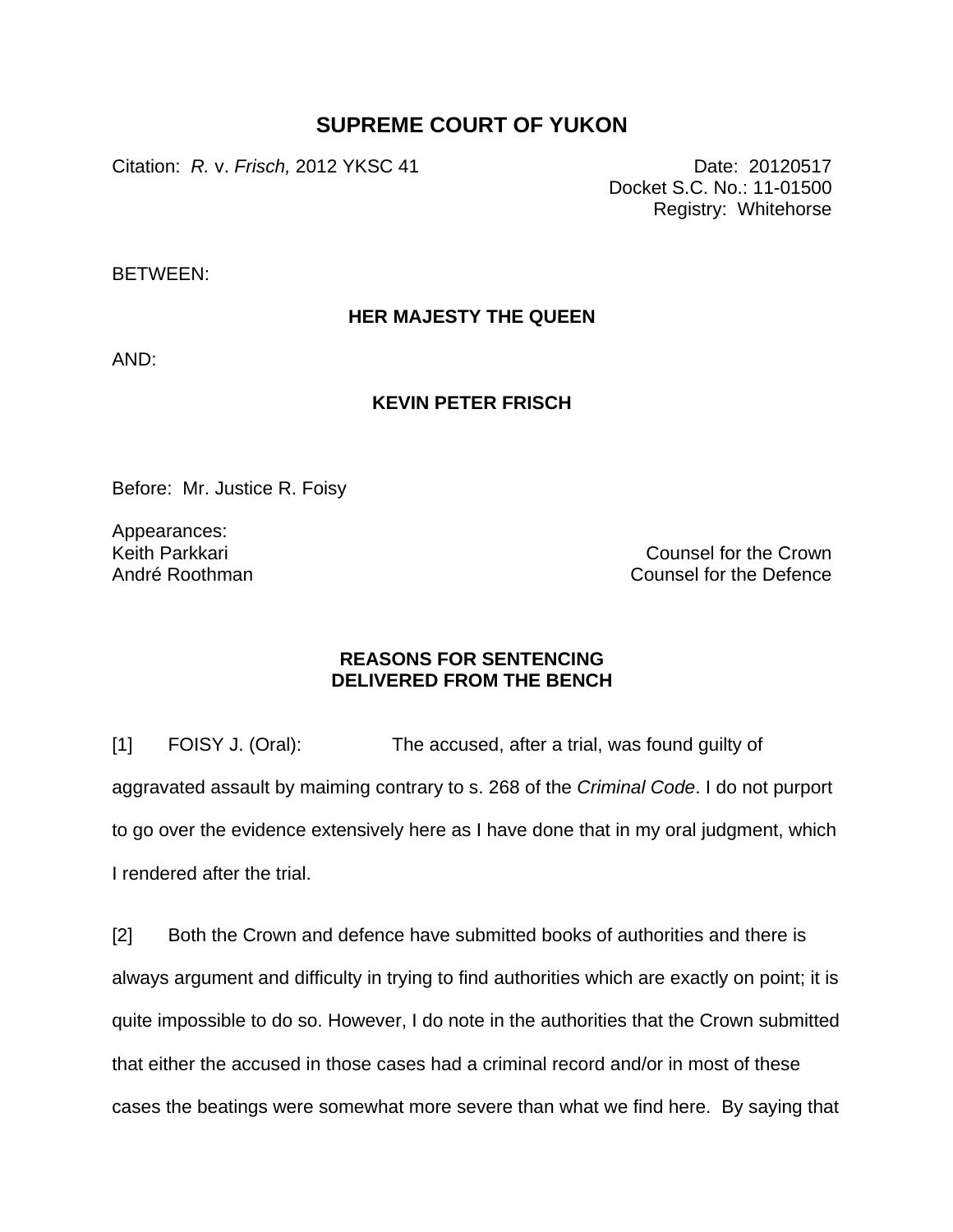I am not saying that the beating suffered by the victim was not severe. It was. But there were no broken bones, there were cracked ribs, there were numerous bruises and contusions, swelling, and he was knocked unconscious; he was unconscious for some five to six hours. It does not appear that the injuries were of a lasting nature, although the victim, who was a cab driver at the time, has not returned to that type of work but has been able to find work as a truck driver.

[3] The case law that was submitted seems to indicate that in this jurisdiction beatings of this sort will attract a sentence of 16 months and upwards. The defence has submitted cases to the Court which indicate some possibility of having sentences which are less than that. One, I think, goes as little as a suspended sentence with probation. In this case, I must say that a suspended sentence is not proper, that jail time is required. The question is how much time and under which circumstances.

[4] The accused is a first offender and in his early 30s. He comes from a difficult background in the sense that his father abandoned the family, leaving the accused and four siblings and the mother to look after the children. It was difficult, to say the least, and at the age of 17, this accused decided, in order to assist in relieving his mother, and also in trying to develop some kind of a life for himself, left, and has been quite successful over the years in obtaining training. He has become a cook or a chef, and still plies that profession today. There is a Pre-Sentence Report that has been filed which is extremely positive in this case, and numerous letters from former employers, ex co-employees and others who have known this accused well, and these letters are very positive. One letter indicates that he has had a long-standing relationship with a young lady who certainly supports him.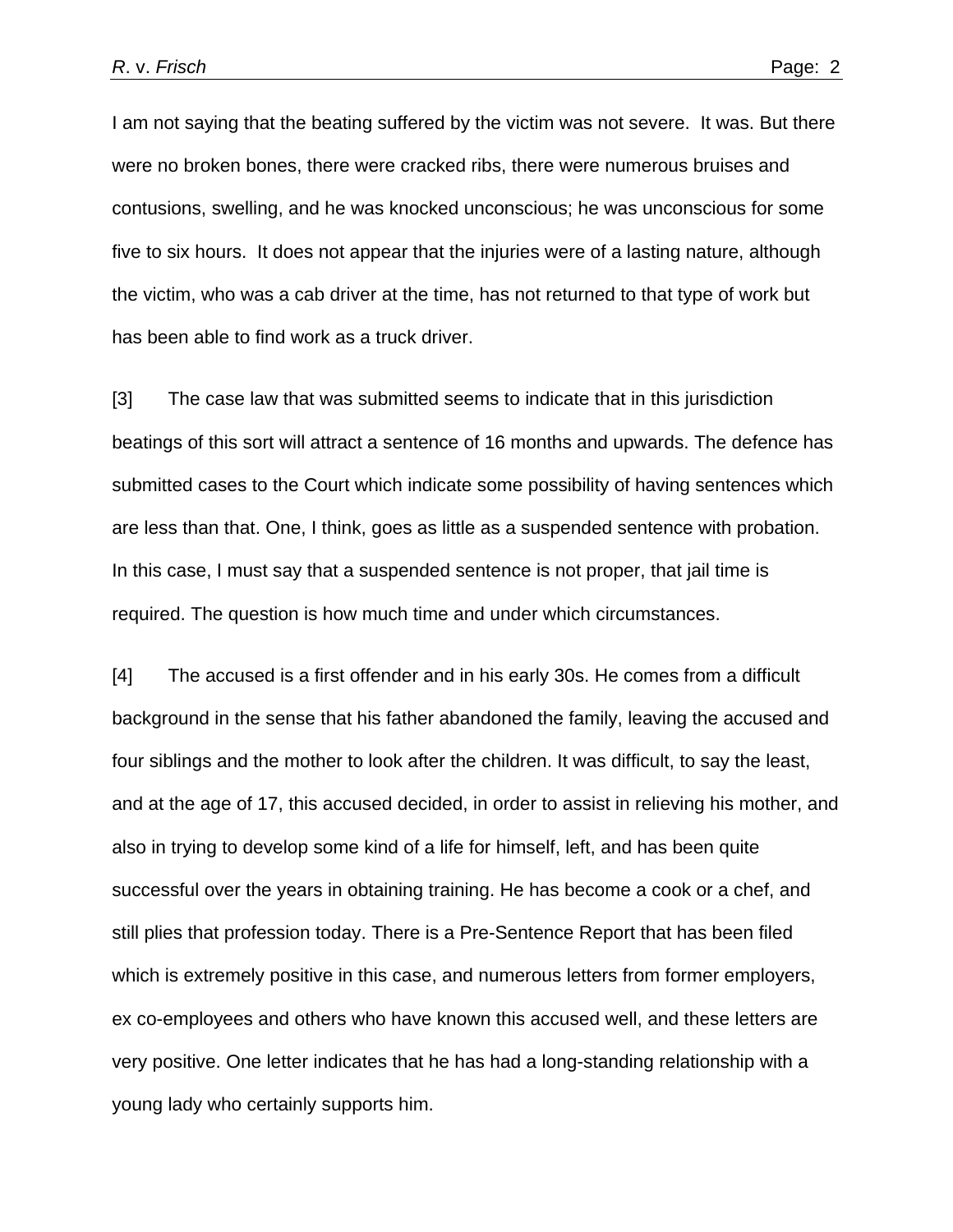[5] The Crown has quite fairly and properly conceded that were my discretion not had been taken away by amendments to the *Criminal Code* this accused would be a good candidate for a conditional sentence, which means a sentence that can be served in the community, usually under very stringent conditions.

[6] I sympathize and somewhat agree with the position taken by defence here that there has to be another way of dealing with cases such as this one, which, in my view, do not require a lengthy sentence such as 16 months or thereabouts. The cases submitted by the defence, which have dealt with these matters, the latest one being out of the Supreme Court of this Territory, where a three-month sentence was imposed, leaves, I suppose, some hope that because conditional sentences have been taken away, there is room to try some other alternate route to deal with accused such as this accused.

[7] All in all, I have come to the conclusion that a proper sentence here in this case, for this accused, is a 90-day sentence to be served intermittently on Fridays to Mondays, starting tomorrow. Crown and defence can probably help me here in terms of the times, because each jurisdiction has its own times when they like accused to turn themselves in, and when they can be released.

[8] MR. ROOTHMAN: May I just have a moment, Your Honour? Your Honour, since my client goes to the mine for some periods and then out again, what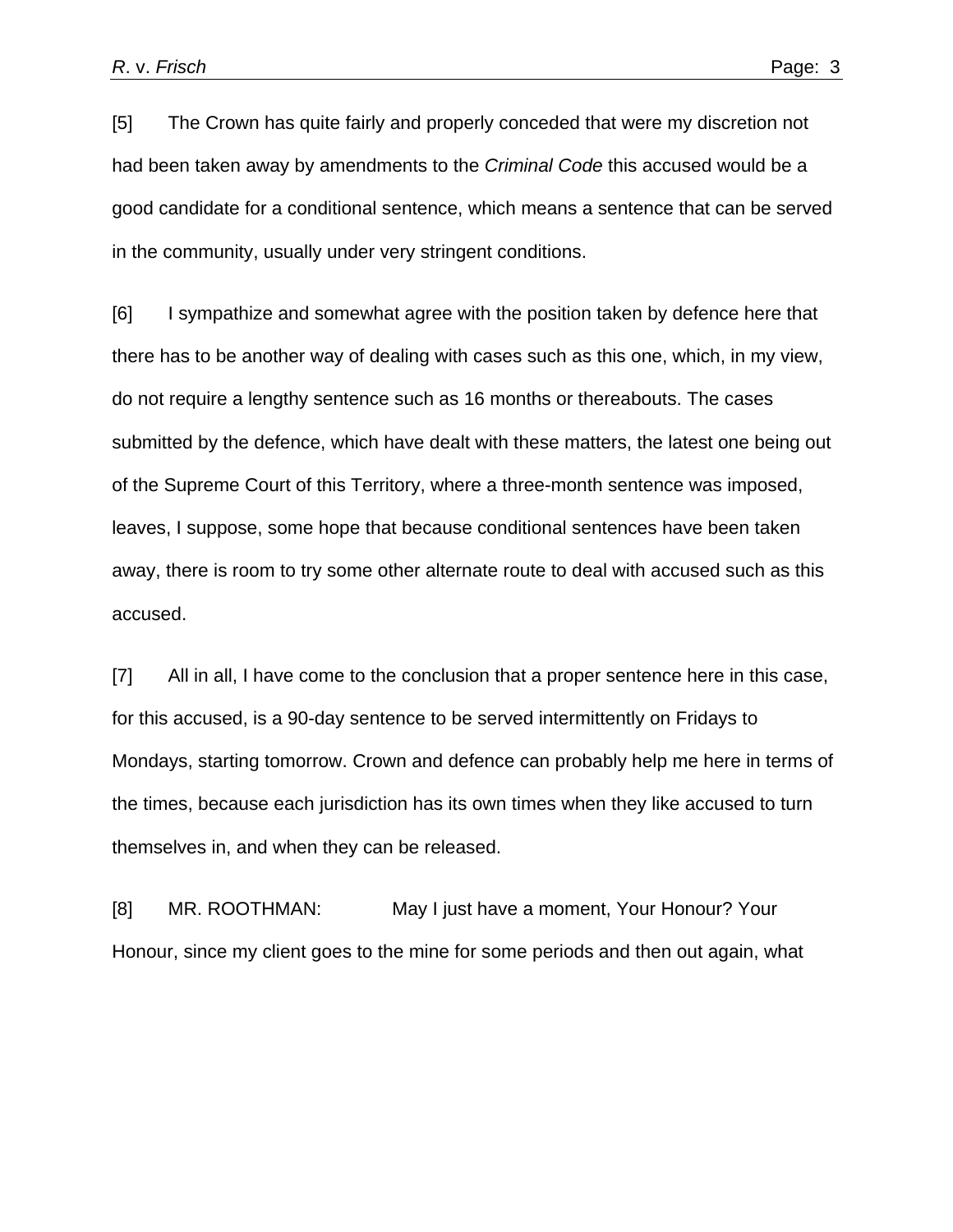would have been home for some periods, as compared to the normal weekend thing, would that not then be a way to deal with the intermittent sentence?

[9] THE COURT: I am sorry, run that by me again.

[10] MR. ROOTHMAN: I mean the normal intermittent sentence here is going up to WCC over weekends, and serve it that way, but he works in Saskatchewan for, what's it, two or three weeks at a time or how long?

#### [DISCUSSION BETWEEN MR. ROOTHMAN AND THE ACCUSED]

[11] MR. ROOTHMAN: Okay. So that's how his schedule work, so he's three weeks at the mine and then he comes back what would have been down in B.C., home, where he can come back to the Yukon then, and do five days and finish it off that way.

[12] MR. PARKKARI: That would be fine. Normally, it's surrendering yourself by six o'clock. So I'm not sure what his flight schedule is and when he would get in, but if he were to surrender himself by 6:00 he gets credit for that day and release as early as six o'clock, more often, seven o'clock on the day of release, and he gets credit for that day as well. And I have no issue with -- he'd of course have to deal with his own transportation back and forth, but no issue with that if he's back and can serve a week at a time, that's fine.

[13] THE COURT: I should be specific in terms of days. I simply cannot say three weeks without specifying, and one week. I would need some specific times.

(PROCEEDINGS ADJOURNED FOR DISCUSSION)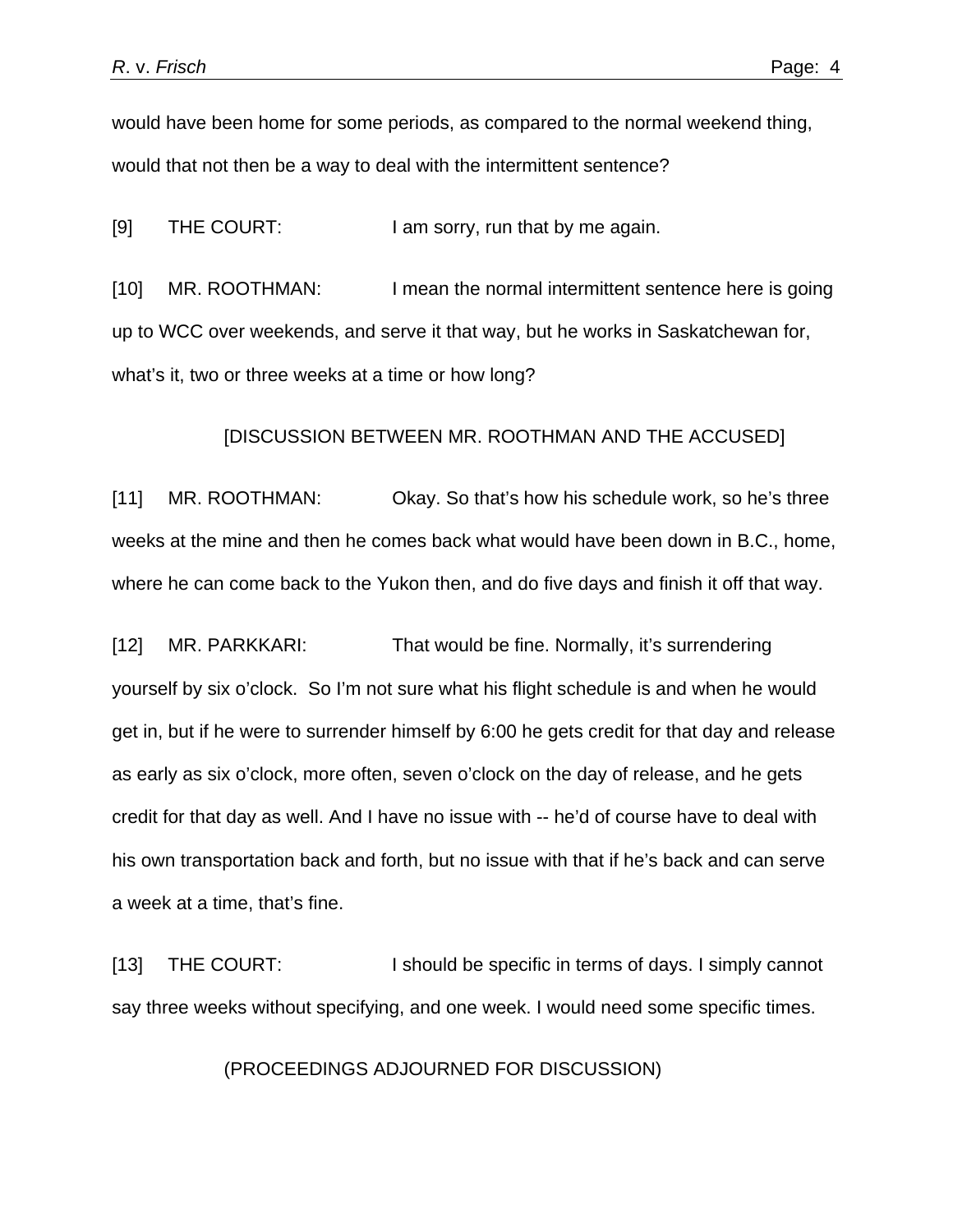#### (PROCEEDINGS RECONVENED)

[14] MR. ROOTHMAN: Your Honour, I've discussed the matter with my client and with much appreciation for the intermittent sentence, he decided to rather do his 90 days straight, because the intermittent sentence would, if he was from locally, it would not have been a problem, but with his circumstances, it would just, accepting it, the practical cost of it, travelling all the time and the fact that he would not see his partner for a very, very long time, which may create further problems. In the light, thereof, he's asking for the Court to just make the 90 days straight.

- [15] THE COURT: I have no problem with that.
- [16] MR. PARKKARI: That's fine.

[17] THE COURT: Actually, he has that option under the *Code*. Even if I impose an intermittent sentence, he can opt to serve the days consecutively, so. All right, so I will impose a three-month sentence, and following which, there will be a period of probation of 18 months, and I am going here to the PSR, at page 7, conditions 1 and 2 are mandatory, and 3, as well, so they will go in:

- 1. Keep the peace and be of good behaviour;
- 2. Appear before the Court when required to do so by the Court;
- 3. Notify the Probation Officer in advance of any change of name or address and promptly notify the Probation Officer of any change of employment or occupation;
- 4. After his release, he will report to a Probation Officer here in Whitehorse within seven days of his release, and thereafter when and in the manner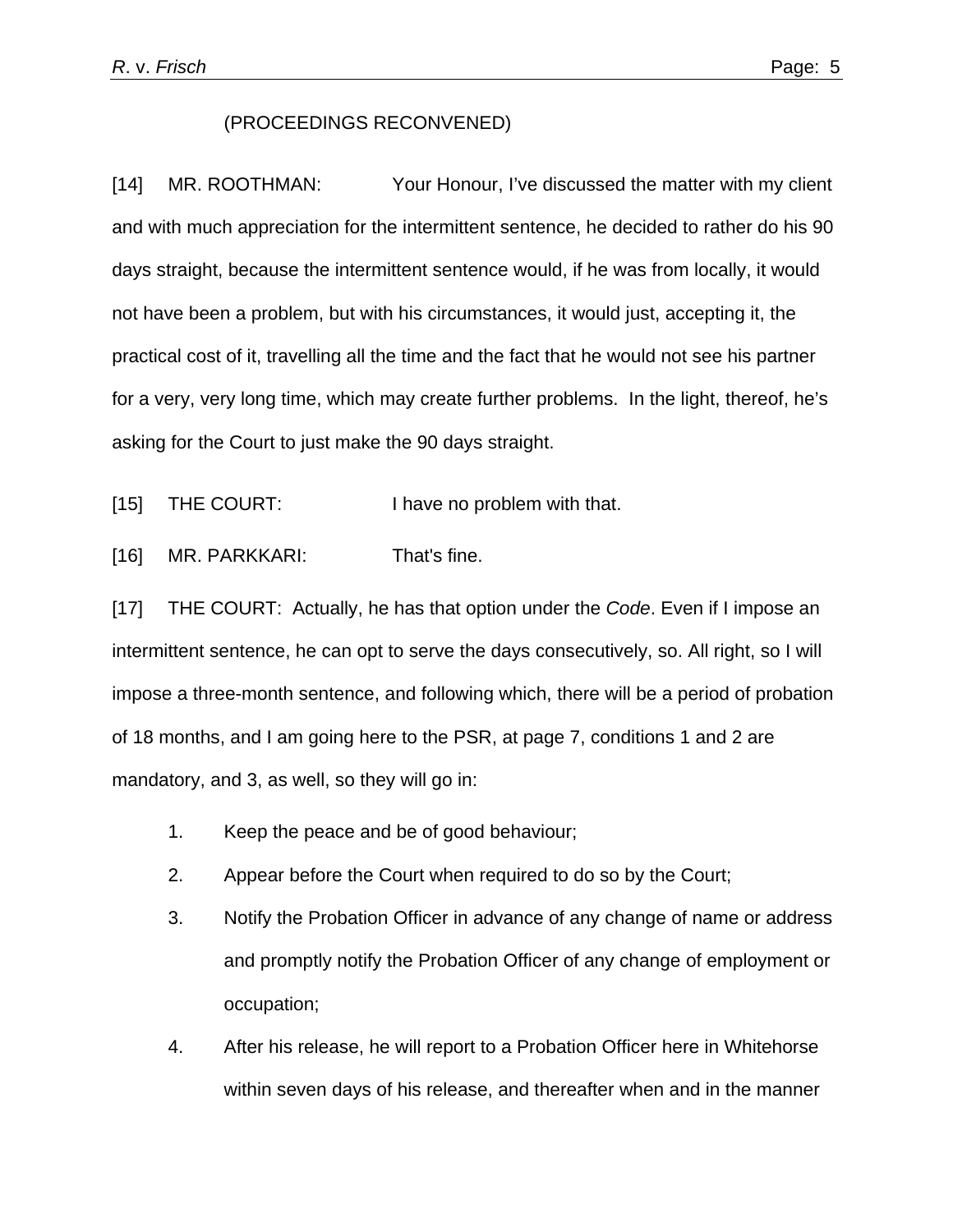directed by the Probation Officer;

- 5. Have no contact directly or indirectly with the victim, Robert Bada, except with the prior written permission of the Probation Officer, in consultation with Victim Services and Offender Services;
- 6. Abstain absolutely from the possession or consumption of alcohol and/or controlled drugs or substances, except in accordance with a prescription given to him by a qualified medical practitioner;
- 7. Not attend any bar, tavern, off-sales or other commercial premises whose primary purpose is the sale of alcohol;

Here, just for purposes of clarification, if he is working in a kitchen in a restaurant that serves alcohol, that of course is not included in this prohibition. I do not think the curfew is going to be required.

- 8. Take assessment, counselling and programming as directed by his Probation Officer, particularly with respect to Anger Management;
- 9. Make reasonable efforts to find and maintain suitable employment, and provide the Probation Officer with all necessary details concerning his efforts;

I do not see that as being a big problem.

10. Provide the Probation Officer with consents to release information with respect to your participation in any programming, counselling, employment or educational activities that he has been directed to do pursuant to this order.